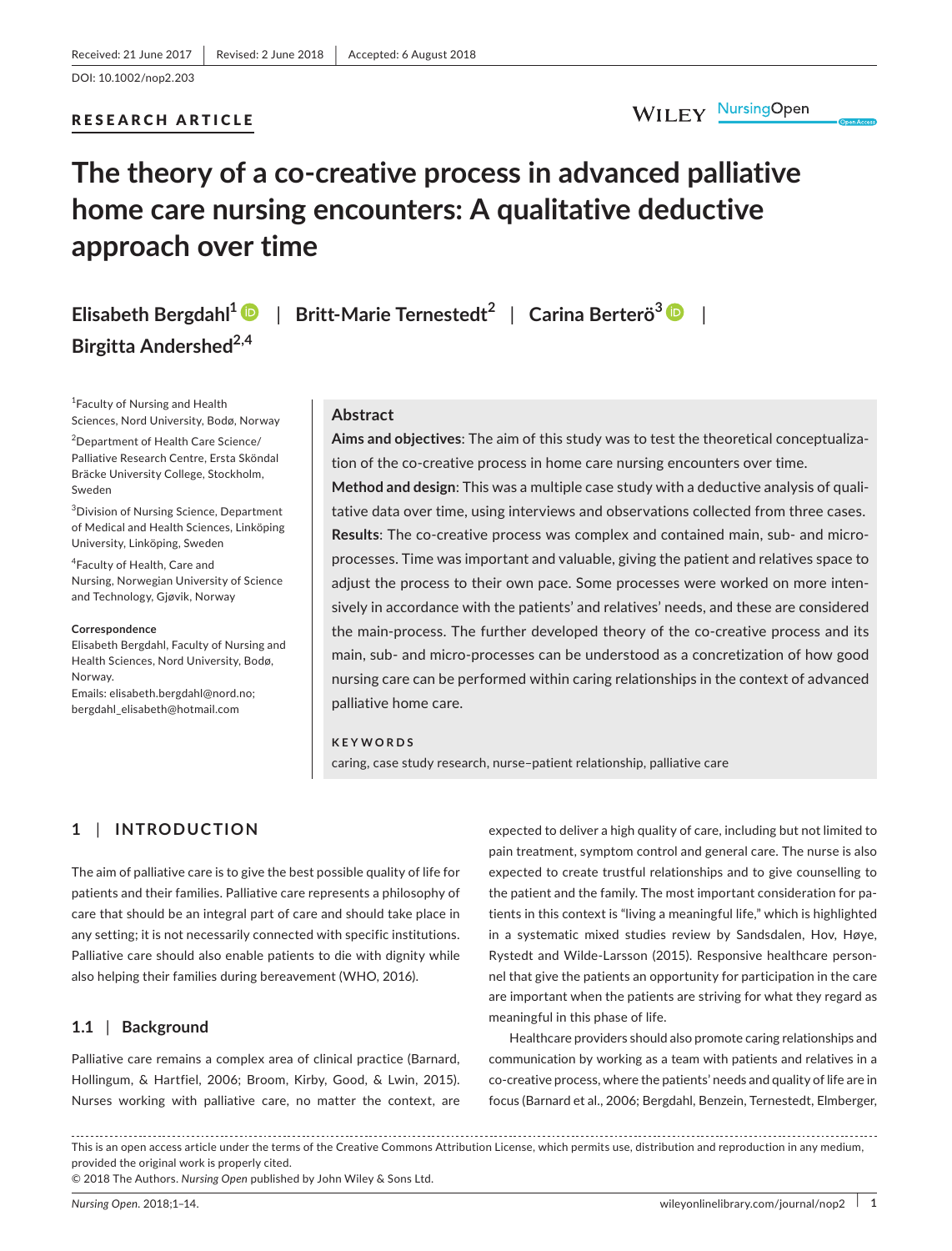## **2 |**  BERGDAHL et al.

& Andershed, 2013; Broom et al., 2015). However, the nurses' task of creating caring relations has been described as a challenge (Stajduhar, Funk, Roberts, Cloutier‐Fisher, et al., 2011; Stajduhar, Funk, Roberts, McLeod, et al., 2011). In a metasynthesis, Lindahl Lidèn and Lindblad (2011) state that the relationship between healthcare professionals, the patient and informal caregivers can be seen as a "co‐creation" and a forming of a professional friendship in a home care context.

In nursing literature, the term "co-create" is generally understood as something beyond collaboration and different from individual creativity (Gaydos, 2005). Whereas Gaydos (2005) fo‐ cused on co‐creation of narratives between the nurse and the pa‐ tient, other authors emphasize the importance of co-creation of possibilities through a process of sharing knowledge in dialogue (Andershed, 2013; Bergdahl et al., 2013; Palumbo, 2016). The re‐ sults presented by Bergdahl et al. (2013) suggest that the co-creative process could improve the dying patients', the relatives' and the families' possibilities to reach vital goals in palliative home care.

In a systematic literature review on the subject of co‐production of health care and co‐creating partnerships between healthcare pro‐ fessionals and patients, co-creation is described as important for the patient and for the quality of health care (Palumbo, 2016). According to McCormack and McCance (2010), person-centred nursing requires "therapeutic relationships between professionals, patients and other important persons in their lives and these relationships are built on mutual trust."

Several authors mention co‐creation in palliative care, for example co‐creation "… may cause vital goals to be met" in an action‐oriented process (Bergdahl et al., 2013). Planning and implementation of care should be done in a co-creative manner (Ternestedt & Andershed, 2013), and co-creative care is also mentioned as the best way to support hope (Benzein, 2013).

Action-, process- and goal-oriented forms of thinking are not new in nursing. Carper (1975, p. 68) stated that "Nursing is con‐ ceptualised as a deliberate, goal‐directed, action‐oriented process, which cannot be defined apart from the recipient of nursing care." However, it is currently not known how a goal- and action-oriented co-creative process works over time in palliative home care. We believe that a theory needs to be created to give knowledge about the co-creative process. Such a theory could be a foundation for further research and education. Hence, the aim of this study was to test the theoretical conceptualization of the co-creative process in home care nursing encounters (HCNEs) over time in the context of advanced palliative care.

### **1.2** | **The conceptualization of the co‐creative process**

This conceptualization of the co-creative process is influenced by Nordenfelt's (1995) action‐oriented approach and describes how nurses, patients and relatives together can create possibilities to reach vital goals during the last journey of life (Bergdahl, et al., 2013). Vital goals are life activities that become important for patients and relatives while in palliative care, for example regaining an ability, such as going out shopping or travelling to see relatives.

Co-creation of practical possibilities is achieved through a fivestep process (Figure 1) consisting of "identification of wishes and needs," "forming intention," "sharing information on current ability," "identification of opportunity" and finally "co-created possibility." For this process to take place, underlying conditions are required, such as trust and a good caring relationship. A co-created possibility is in this context understood as achieving a vital goal related to well-being.

### **2** | **METHOD**

### **2.1** | **Design**

This study was designed to test the conceptualization of the co-creative process using a hypothetical, deductive approach. By testing the conceptualization of the co-creative process with a deductive approach, there is a chance of finding weaknesses in the theoretical construction and thereby developing our knowledge. The power of deductive approaches lies in how they let us know which part of a conceptualization or theory that does not constitute a good expla‐ nation of the phenomenon of interest. Deductive approaches also enable researchers to find other explanations that are supported by the empirical data. The deductive approach is also a way to avoid the form of bias associated with inductive qualitative approaches. (c.f. Bergdahl & Berterö, 2015; Elo & Kyngäs, 2008).

### **2.2** | **Hypothesis**

Two hypotheses were created based on deductive reasoning on the conceptualization of the co-creative process:

• All five steps in the "co-creative process" are worked on in the process, and one can go back and forward between adjacent steps.

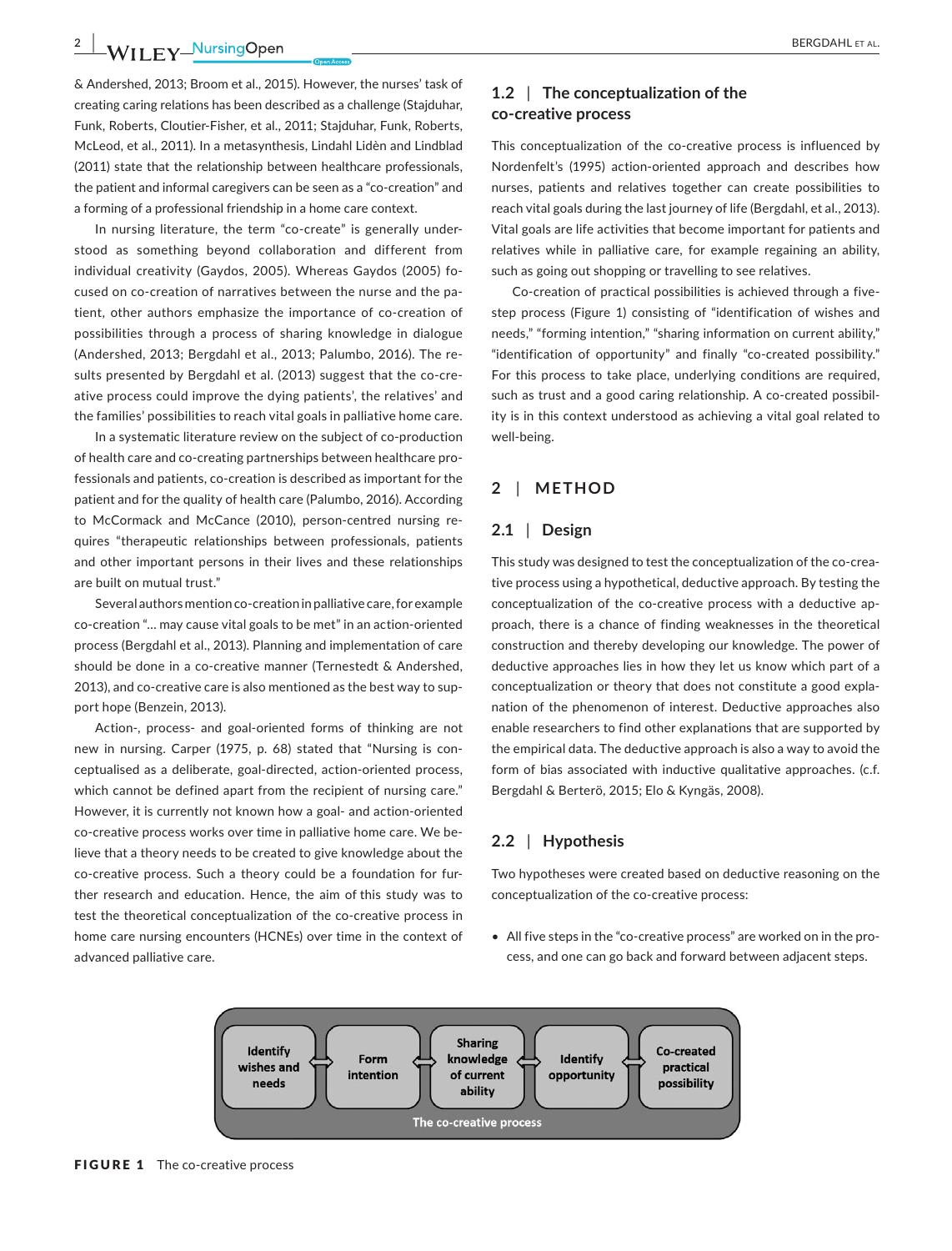**BERGDAHLET AL. 3 ALLET AL. 3 ALLET ALLET ALLET ALL <b>EX** 

• The amount of time spent in each home care nursing encounter is important for the co-created process.

The hypotheses gave expectations of finding data or scenes that could be associated with each step of the co-creative process. Not finding such scenes and not being able to follow the process would falsify the hypotheses. The hypotheses also have a sensitizing effect, making the researchers sensitive to data that have the potential to fal‐ sify the hypotheses.

### **2.3** | **Setting**

Data was collected at two hospital‐based specialist home care units. The units were providing care to patients in a late palliative phase as well as patients in earlier phases of terminal illness and patients with long-term illness. Both units were giving 24-hr service in the patients' homes supplied by a multiprofessional care team with access to inpatient care in a hospital ward. At the time of the study, most the patients, 40-50 per unit out of 60, were receiving advanced palliative home care. Both units had similar staffing, about 30 Registered Nurses (RNs), three and four physicians, respectively, a physiothera‐ pist, a medical social worker and an occupational therapist, as well as access to a chaplain and a dietician.

### **2.4** | **Participants**

We began by recruiting nurses to be included in the study, and each of them later suggested a patient to be included in the study. All nurses in the above‐mentioned units were invited to participate. The invitation and information were put forward by their managers both verbally and in writing. The inclusion criteria for the nurses were that they should have at least one year of experience in palliative care and that they had some further education–for a specializa‐ tion–after completing their nursing degree. Three nurses agreed to participate. The nurses were between 34 and 56 years of age and had 1–15 years' work experience in advanced palliative home care.

The participating nurses approached patients and relatives, who they and the researchers considered to be suitable for inclusion in the study. The inclusion criteria for the patients were as follows: no cognitive impairment and that they could be followed up for at least seven weeks. The nurses approached one patient each and explained the overall aim and design of the study, and all the approached patients volunteered to participate. Those patients were between 60 and 76 years old, and all had cancer in an advanced stage with metastases and had been undergoing palliative care for between 1 month and 2.5 years. During the study, none of the patients were bedridden and they led a relatively active life despite the need for regular care. Two patients had recently received pallia‐ tive chemotherapy, and one of them was in ongoing chemotherapy treatment. Two of the patients had a Port‐A‐Cath and needed blood transfusions and/or parenteral nutrition. The three participating pa‐ tients also had other diagnoses, such as kidney failure, heart failure and diabetes. Two of the patients were married or cohabiting with

a partner that was also included in the study. Three nurses, three patients and two relatives are included in the three cases reported on in this paper.

### **2.5** | **Ethical consideration**

In designing the study, the patients' and the relatives' potential vulnerability and dependency have been considered. Permission was received from the management at the advanced home care units before we initiated the study. All the participating nurses, patients and relatives received oral and written information about the study and about the possibility to withdraw from the study at any time without stating a reason. All participants signed an in‐ formed consent. To ensure confidentiality, some identifying char‐ acteristics that are not crucial for understanding the results have been changed in this paper (c.f. Kaiser, 2009). Ethical approval was received from the Regional Ethical Review Board in Stockholm, Sweden (No; 2009/916‐31).

### **2.6** | **Data collection**

### **2.6.1** | **Observations**

Home care nursing encounters (HCNEs) were observed between December 2009 and September 2010. In this study, 17 observed planned HCNEs were analysed, in three cases, Case A—5 HCNE, Case B—6 HCNE and Case C—6 HCNE.

The observations started when the nurse entered the patients' home and ended when she or he left. Each observation/encounter lasted between 15‐90 min. For increased reliability, two research‐ ers observed each encounter (c.f. Yin, 2009). The first author (EB) participated in all observations to ensure continuity, and the other researchers took turns at participating in the HCNEs. The research‐ ers were present in the same room as the nurse and patient during the whole observation, and in some encounters, the relative was also present in the room. The researchers noted activities performed by the nurse, the patient and the relative. The researchers also noted the verbal and non‐verbal communication and the overall atmosphere in the encounter. To perform the analysis, all notes were transcribed. Database computer software was used in the analysis process.

#### **2.6.2** | **Interviews**

Short interviews with the nurses took place immediately before and directly after each encounter. Interviews with patients and relatives were conducted after each encounter. The interviews with the nurse before each encounter were intended to cover what the nurse planned to do in the upcoming encounter. The interviews after the encounters were intended to grasp the patients', relatives' and nurses' impressions of what happened in the HCNE. The interviews with patients and relatives took place in the patient's home.

There were 33 interviews conducted with the nurses (once no interview after) and 16 interviews with patients and four with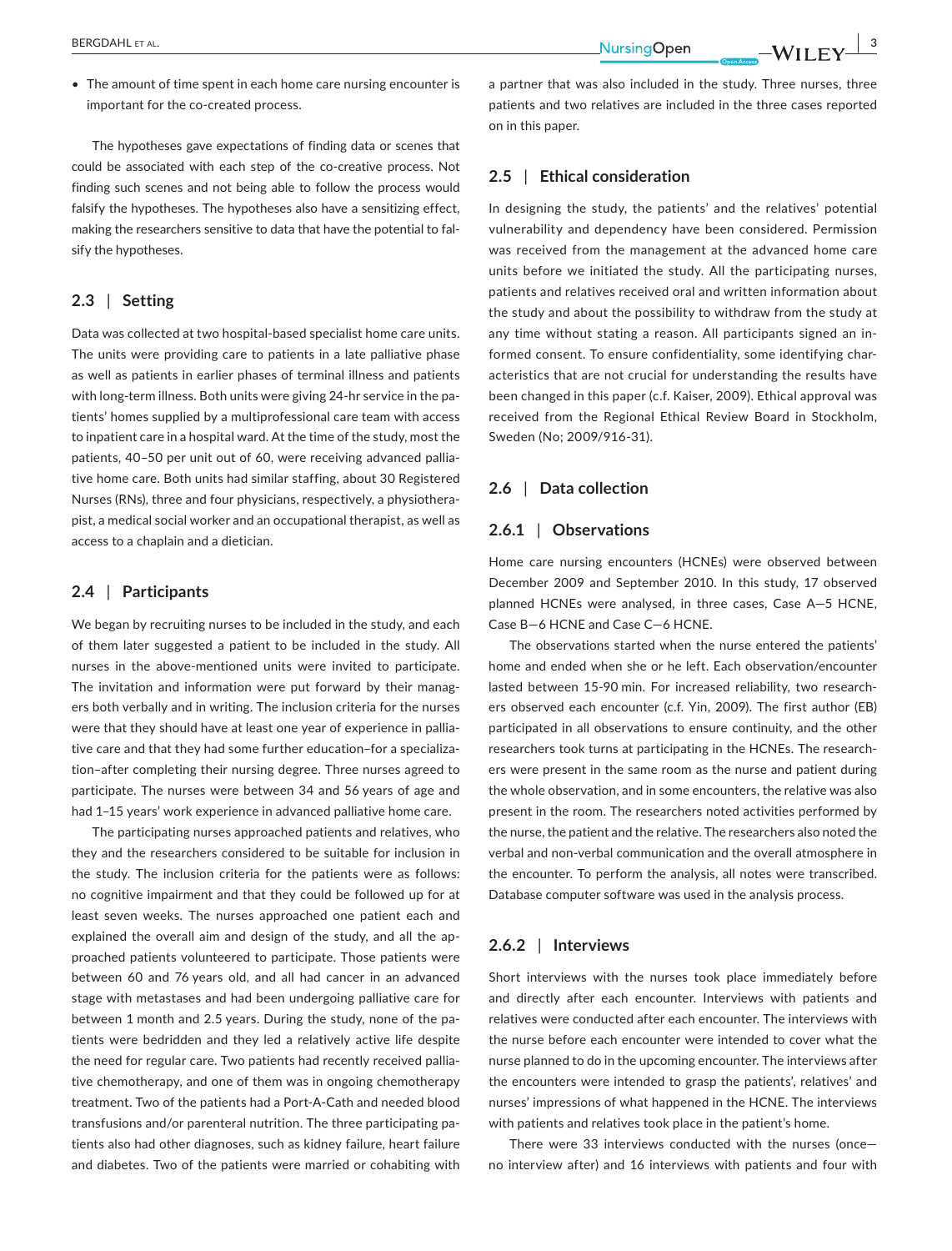**4 |**  BERGDAHL et al.

relatives. In total, there were 53 interviews. On one occasion, the patient and their relative were interviewed together. The interviews lasted between 5‐35 min and were performed by the researchers doing the observations; one interviewed the nurse when she had left the patient's home; and the other one stayed in the patient's home and interviewed the patient and relative. The shortest interviews oc‐ curred when the nurse was in a hurry because of other obligations. All interviews were recorded and transcribed verbatim.

### **2.7** | **Data analysis**

The data used in this analysis were observations and interviews. The observations were previously analysed (Bergdahl, et al., 2013), but in this study, the analysis was conducted in a new way, consider cases, in chronological order over time. The observations were analysed together with the interviews belonging to each case and encoun‐ ter. The interviews have not previously been analysed. The analysis of the observational data was a secondary analysis; however, the primary and secondary analyses were carried out by the same re‐ searchers that were also involved in the data collection.

The aim of the analysis was to test the "co-creative process" (Bergdahl, et al., 2013). This was done by performing a hypotheti‐ cal‐deductive analysis of qualitative data (Bergdahl & Berterö, 2015; Elo & Kyngäs, 2008).

The analytical techniques methods used were pattern matching and cross-case synthesis (Yin, 2009). Pattern matching was done by using the five steps in the co-creative process deductively and matching them with observation and interview statements. Several data displays were constructed during the process to explain and interpret the co-creative process. Each display was analysed and discussed regarding explanatory strength. We also analysed how well the data supported the data display. This analysis went through several iterations where we critically examined weaknesses and possi‐ ble lack of fit with the data in each iteration.

Creating several versions of data displays in a trial‐and‐error manner gradually gave a deeper understanding of the complexity of the co-creative process.

Cross‐case synthesis concluded the analysis. The intention was to understand the overall findings from all the cases and to reveal similarities and differences between the cases. Each case was first analysed separately and then in relation to the other cases (c.f. Yin, 2009).

### **3** | **RESULT**

The overall result was that the co-creative process was more complex than the theoretical conceptualization we started with. The five steps, "Identify wishes and needs," "Form intention," "Share knowledge of current ability," "Identify opportunity" and "Co‐create practical possibility" were corroborated as usable high‐level concep‐ tualization of the process. However, the relation between the steps was more complex, especially in relation to time.

- • All cases contained a *main‐process* that was related to a vital goal for the patient.
- There were *sub‐processes* related to the main‐process. The sub‐ processes were severe symptoms or problems that were complex to treat and needed to be treated over several encounters.
- There were *micro-processes*, simpler symptoms, side effects or problems that could be treated in one or two encounters and that were not severe.
- When some vital goal was realized, it was considered a *co‐created possibility*. Most possibilities needed to be *maintained*.
- *Time* was more important than previously understood. The main aspect with regards to time was that a long period of time with careful monitoring of progress and sensitivity to the pace of patients and relatives was needed. The findings indicate that complexity, existential implications and relatives' involvement increase the number of encounters that are needed to achieve co‐creation.

To illustrate the result and the analytical process, we present five encounters from one of the cases (Case A). The reason we choose this case to illustrate the result is that it is a pedagogic case that clearly illustrates important aspects of the co-creative process. The boxes link the events in the encounters to the findings and the five steps of the theory.

### **3.1** | **Case A—Regain appetite and be free of the PN and Relieve relative's anxiety**

This patient was 65 years old and lived with her husband. She had worked as a secretary but was now retired. She had spreading gy‐ naecologic cancer that had been diagnosed one year before she was admitted to advanced palliative home care. She recently had surgery and chemotherapy. Because of this, she had lost a lot of weight and now her weight was only 47 kg and she needed parenteral nutrition (PN).

In the interview before the first observed HCNE, the nurse gave us some additional information. It was important for this couple to eat good food and enjoy a glass of wine, and the husband en‐ joyed cooking for his wife. He was also very worried about his wife's health, and the nurse was aware of his anxiety. The patient wanted to be free from the PN and regain her appetite; this was a vital goal for her*.* The intention in the upcoming encounter was to flush the Port‐A‐Cath system and disconnect the PN drip.

### **3.1.1** | **An atmosphere of friendship: The first observed encounter**

The nurse and patient discussed nutritional supplements, while the nurse performed care tasks. The patient wanted to get her appetite for food back. Together, they planned nutrition and decided to go without the PN during the upcoming week in the hope that it would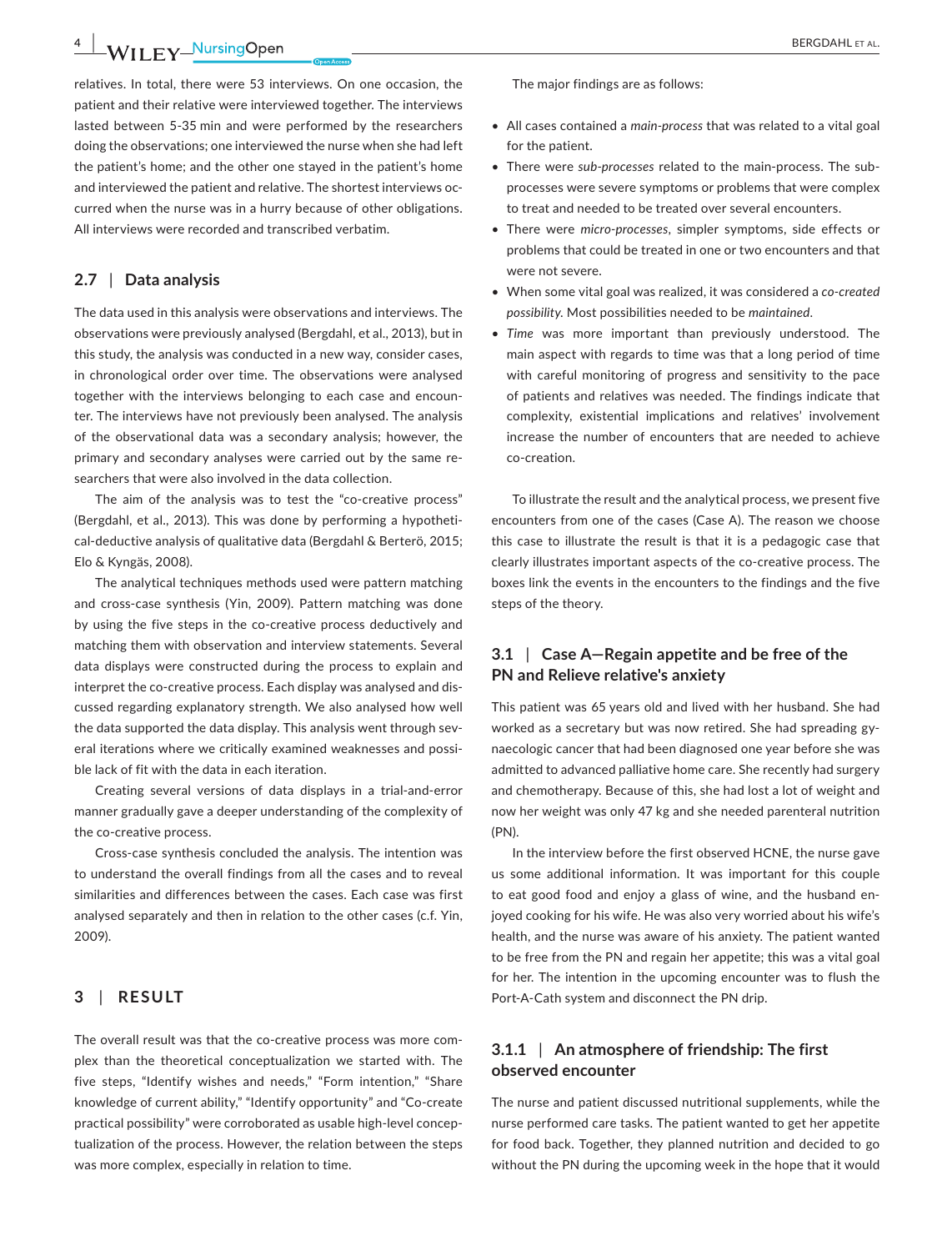**BERGDAHLET AL. 54 CONFERENCE ALL CONFERENCE ASSAULTED ASSAULTED AT A SERGDAHLET ALL CONFERENCE ASSAULTED AT A SERGDAHLET ALL CONFERENCE ASSAULTED AT A SERGDAHLET ALL CONFERENCE ASSAULTED AT A SERGDAHLET ALL CONFERENCE** 

stimulate the patient's appetite. They also planned how much supplement drink the patient needed.

See Box 1 for theoretical linkages.

#### Box 1

The planning of the PN and supplement drinks is an *iden‐ tified opportunity* to reach an important vital goal for the pa‐ tient, to be free of the PN and regain appetite. This turned out to be the main‐process.

During the HCNE, the husband seemed anxious and asked a lot of questions. He wanted medical facts about his wife's health. When the nurse was ready to leave, the husband followed her to the door and started a discussion. The nurse focused on the husband. She told him that, if they could reduce the use of PN, it might stimulate his wife's appetite. The husband asked the nurse if he should "pressure" his wife to eat more. The nurse advised against this. She reassured him that they could make a new decision regarding the PN later.

See Box 2 for theoretical linkages.

#### Box 2

The nurse *identified* the husband's *need* and gave him time to share his concern. The anxiety of the husband was triggered by the patient's *wish* and plans, to be free of the PN. By *shar‐ ing knowledge about the patient's current ability* and *situation,* the nurse could increase the husband's knowledge so that he would *re‐form his intention* to pressure his wife to eat more. In this way, the main‐processes of *Regain appetite and be free of the PN* and *Relieve relative's anxiety* were interdependent and the relative's anxiety was a closely related sub‐process.

In the interview following the HCNE, the nurse spoke about her intended plan to work with the patient to try to reduce the PN and that she had intentionally encouraged the husband to ask questions. She recognized that he needed support from her, and she regarded it as an important part of the care:

> We often have this 'meeting' at the front door when I'm about to leave. He wants everything in writing, he needs facts and figures; otherwise he becomes more anxious.

### **3.1.2** | **A balancing act: Encounter two**

In the interview before the encounter, the nurse said that she wanted to help the patient to continue with her plan to be free of the PN. The nurse regarded the care as a balancing act. She let the patient decide for herself regarding the PN and tried not to pressure her while at the same time considering the patient's low weight and other possible problems that could occur.

At the beginning of the encounter, the patient said that she had weighed herself. The nurse noted the weight and took her blood pressure. She then asked how the patient felt now when she had been without the PN for a week. The patient answered, with joy in her voice, that she felt much healthier without the PN.

See Box 3 for theoretical linkages.

### Box 3

An *opportunity* or *partial possibility* on the way to the goal of being free from PN was realized. The *wish* regarding a re‐ gained appetite remained to be realized. It is important to no‐ tice that the patient, even at this early stage of the process, felt much healthier.

The patient and nurse discussed nutritional supplements again, and the nurse confirmed that the patient was taking the correct dosage. The patient was worried because she was not gaining weight. The nurse calmed the patient and told her that it was normal and that it would take some time to gain weight. During the conversa‐ tion, they held each other's hands and made eye contact. The nurse's body language showed that she cared about the patient.

### **3.1.3** | **A caring disclosure: Encounter three**

In this encounter, the physician on the unit accompanied the nurse. The intention of the physician was to get updated and to obtain in‐ formation about the patient's recent visit to the oncologist.

When the nurse met the patient, she handed over four nutritional drinks. The patient commented that it was the flavour she liked most. The husband looked worried and asked questions about the lack of appetite that the patient was still experiencing.

The husband now revealed that the patient was taking nicotine gum. He said that he suspected that it was affecting her appetite negatively and that he wanted her to stop taking it.

The doctor confirmed that he might be right about the nicotine gum. The patient looked uncomfortable with the situation. The phy‐ sician said that it was a good thing to have this open conversation. See Box 4 for theoretical linkages.

#### Box 4

The husband cared for and was anxious about his wife and tried to *re‐form his wife's intention*. He revealed and *shared knowledge* about her habit of chewing nicotine gum.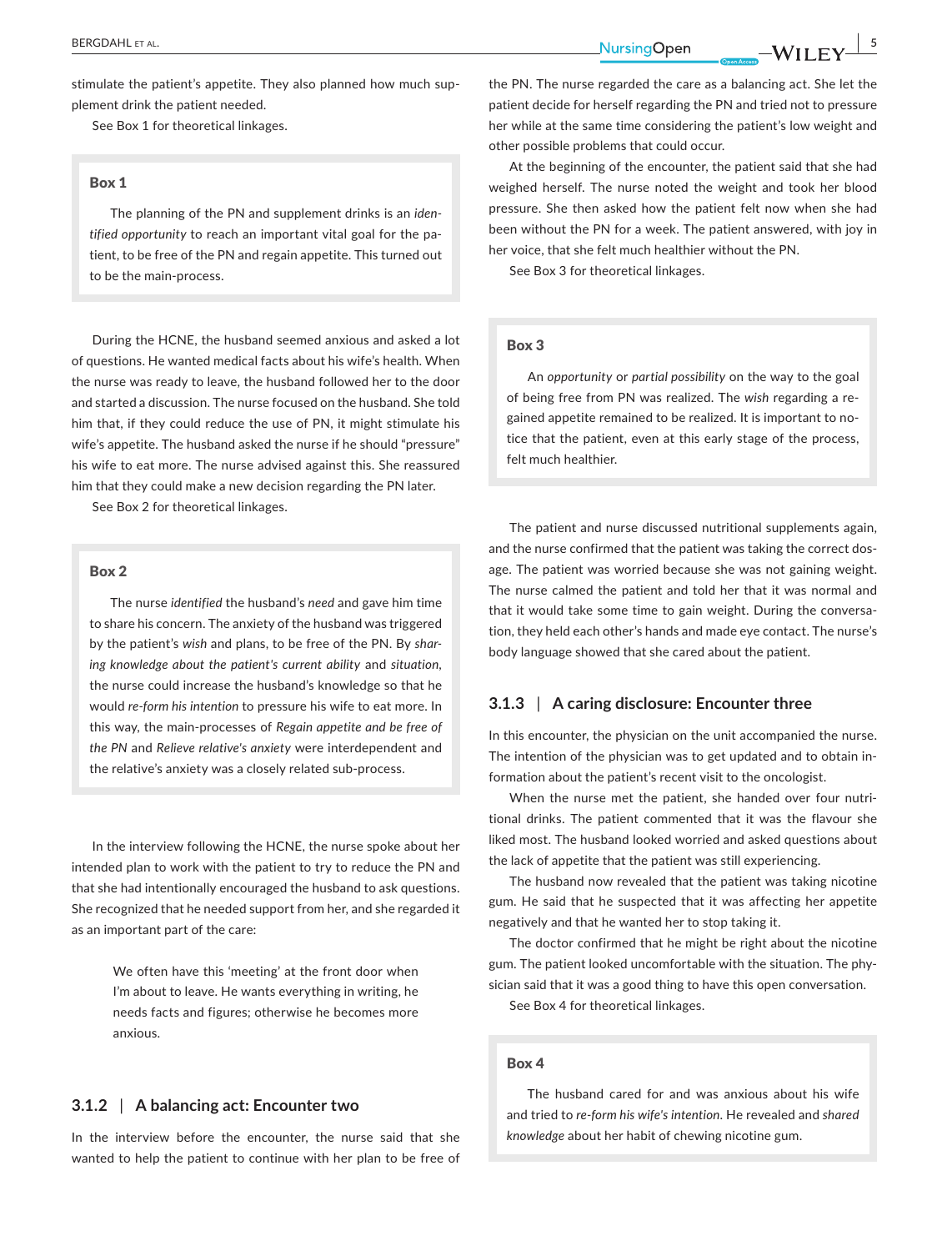The nurse said in the interview that this encounter highlighted the special relationship this couple had.

The husband said in his interview:

My wife doesn't want me to talk about this, I know that. But I feel it is important that facts are presented. And it isn't good for her to continue with this gum; it affects her appetite and I wanted the physician to know about it and I wanted to hear her view on it as well and she said that it's easier to gain weight without nicotine gum.

See Box 5 for theoretical linkages.

#### Box 5

The husband confirmed that he had intended to *re‐form the intention* of his wife.

### **3.1.4** | **The best diet cure available: Encounter 4**

Before the encounter, the nurse said that she intended to get an update on the patient's situation and to monitor glucose and blood values since the patient was no longer receiving the PN.

The patient mentioned a tingling sensation in her fingers that she had recently started to experience. The nurse noted this and promised to investigate it further.

In the encounter, the nurse asked the patient how her appetite was coming along. The patient answered: "*My situation is the best diet cure available*," and laughed.

While preparing the treatments, the nurse asked the patient if she was not missing the PN. The patient answered that she was not.

See Box 6 for theoretical linkages.

#### Box 6

*Knowledge* was being *shared* while nursing acts were per‐ formed. The nurse *re‐identified* the patient's *wish* to be with‐ out the PN.

The nurse also *identified* the issue with tingling in the fingers.

They walked towards the door, and the nurse asked the patient how her husband was coping with the situation. The husband was asleep in another room. The nurse and patient had an intimate dis‐ cussion about the husband. The nurse promised to mention his anxi‐ ety to the physician. They made a plan that the husband should come to the physician's office to discuss the situation and his concerns with both the physician and the nurse.

See Box 7 for theoretical linkages.

#### Box 7

The nurse reacted to the patient's information regarding the *relative's anxiety,* and they co‐created an *opportunity* for the husband to discuss the situation.

In the interview following the HCNE, the nurse said:

She [the patient] is a bit worried about the husband's anxiety, so I offered to arrange for him to have a meeting with me to discuss his experiences

The patient told the interviewer that she felt safe and was able to bring up anything with the nurse:

> I never feel stress in these meetings, so I can always bring up any subject, even existential issues. But there has not been any reason to discuss such things and they always ask me how I feel. I feel relaxed when they come. It is wonderful to be able to get this care in your own home. The nurse always thinks one step ahead and offers solutions.

### **3.1.5** | **A regained appetite: Encounter five**

The nurse planned to administer medication, flush the Port‐A‐ Cath system and take blood samples. According to the nurse, the patient had received cortisone and felt a lot more alert, had a better appetite and did not need the PN. The husband had now had a private discussion with the nurse and the physician. This had reassured him about the treatment, and he seemed less anxious. The nurse also explained that she had investigated the issue of tingling in the fingers; it was a side effect of the cytostatic drugs and a B-vitamin supplement should help. The patient said that it was a relief to know this and that the problem was not so severe at that time.

See Box 8 for theoretical linkages.

#### Box 8

A co-created practical possibility was reached for the goal of Regain appetite and be free of the PN; also, the relative's anxi‐ ety had been relieved.

The issue with tingling was resolved. It was considered a *micro-process.*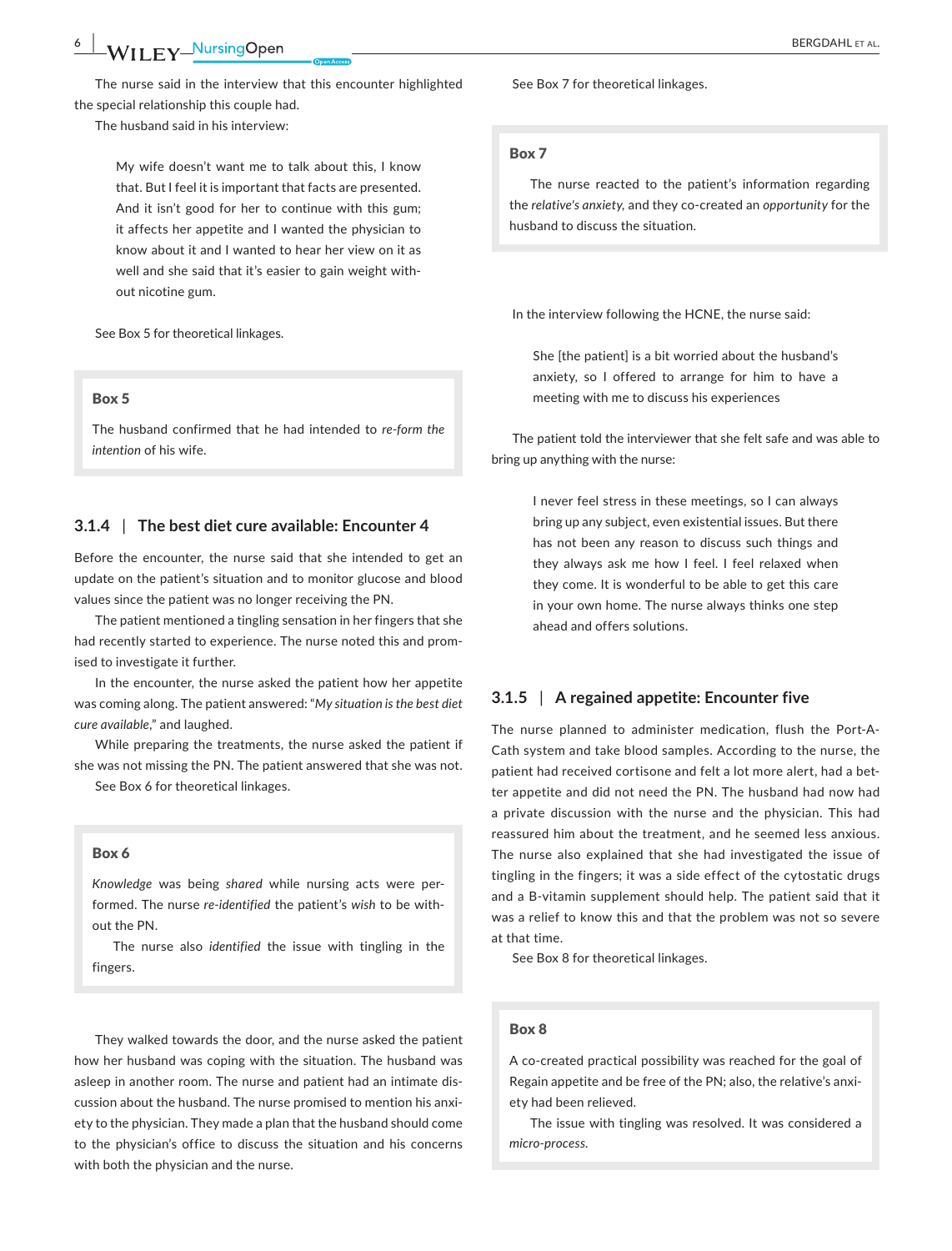At the beginning of the HCNE, the nurse rested her hands on her knees and leaned forward towards the patient and asked how she felt. The patient replied that she felt a lot better, almost as well as before she became ill. She even had the energy to take several short walks. The patient started to describe a stroll she had recently taken in a park. She went on and said that she wished that she could gain some more weight. The nurse did not comment verbally; she just nodded. The nurse performed the care tasks while the patient talked.

When the nurse was ready to leave, the husband followed her to the front door again. He said that he was worried about his wife's not gaining weight. The nurse explained that gaining weight could take some time and the lack of gained weight could be due to the patient being more physically active, which in itself was very positive.

In the interview following the HCNE, the nurse explained that she was glad that the patient was feeling better. Now, there was nothing serious troubling the patient, but the nurse was still con‐ cerned about the weight. She intended to keep track of the patient's weight and to work on her nutrition to make the patient stronger. The nurse was also careful not to worry the patient:

> You can't rush things, they must not feel pressured. That's the reason why I avoided asking about the pa‐ tient's weight, it might take some time but she is feel‐ ing better now. I really hope she'll gain weight and get stronger. We need to monitor her state so that she can feel this way as long as possible.

When asked to reflect on the caring relationship, the nurse answered:

> I feel that the relationship with the patient and her husband gets deeper and stronger each time we

meet and I get to know them better, their background where they grew up and such things. It's interesting."

In the interview, the patient confirmed that she was feeling good:

Food tastes good now. It's wonderful! It tastes good again and I even enjoy a glass of wine! I have always enjoyed a good wine with the food and then, sud‐ denly, it didn't taste like anything and I was so disap‐ pointed. But now it tastes good again, it's a joy.

### **3.2** | **Conclusion drawn from the case**

There was one *main‐process* that was aimed at reaching the patient's vital goal of regaining appetite. There was also an intimately linked *sub‐process*, the relative's anxiety. *Sub‐processes* are processes that are strongly related to the main‐process but are of lesser importance with regard to the vital goals. There was a wish to be able to handle the stoma and a sensation of abdominal pain and heaviness that are also regarded as *sub‐processes*. These issues were not resolved dur‐ ing our observations but were handled in such a way that they did not disturb the focus on resolving the main‐process. There were also two problems that were quickly resolved that were connected to side effects of the medication. The two problems, conceptualized as *micro‐processes*, were a tingling sensation in the fingers, mentioned above, and some perceived hearing loss. These issues were resolved by the nurse. She gave information to the patient and the relative.

In this case, three of the processes came to be co-created possibilities for the patient: *Regain appetite and be free of the PN*, *Relieve relative's anxiety* and *Unusual tingling bodily sensations*. The two more complex processes needed to be continuously worked on to be sustained as long as possible. The simpler processes did not need



FIGURE 2 Data display of process "regain appetite" overtime, each data unit represents a HCNE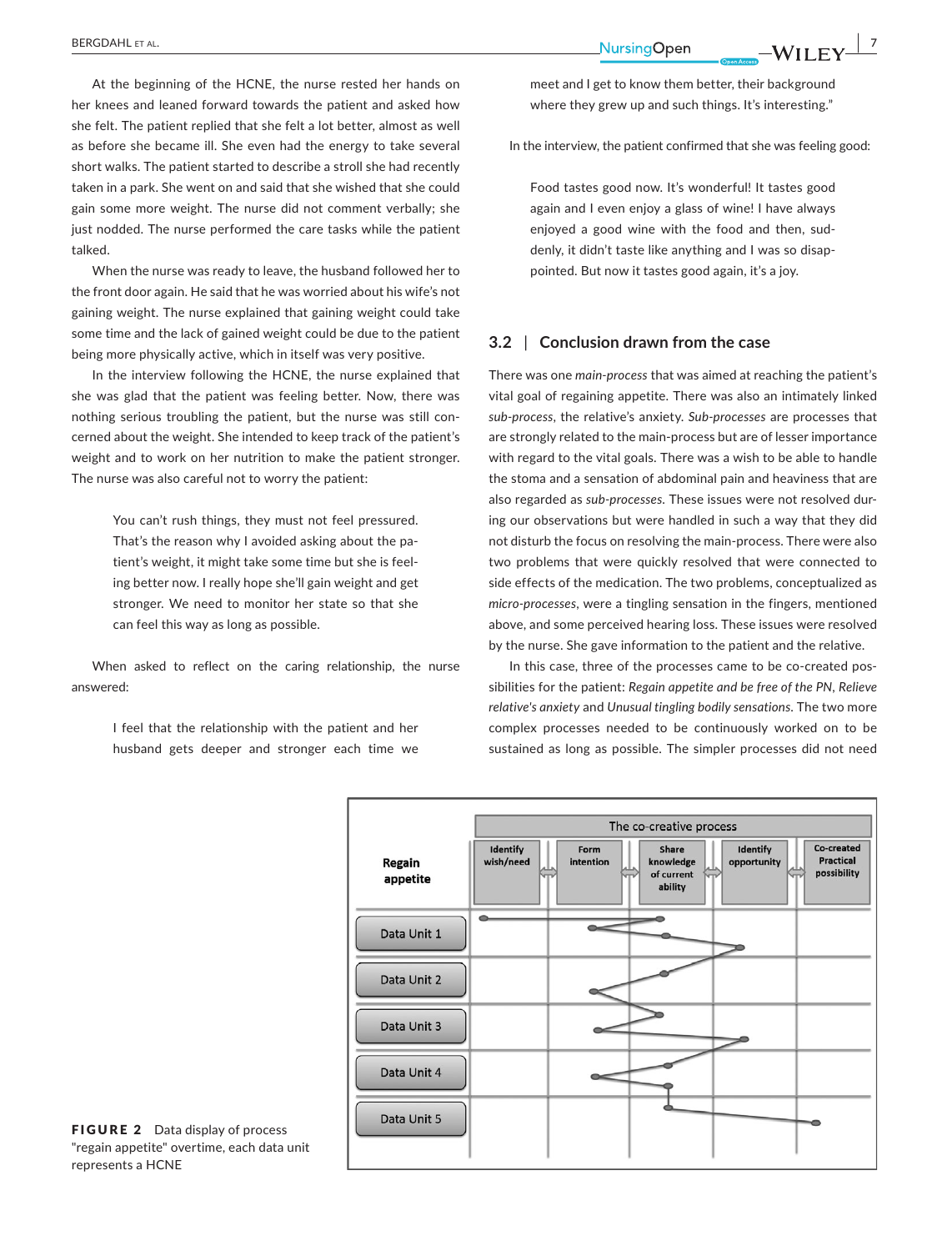## **8 |**  BERGDAHL et al.

further work. Since the context is end of life care, the co-created possibilities are of course limited in time. They can be seen as a tem‐ porary regaining of some ability the patient thought was lost and were therefore vital for the patient's quality of life. In this particular case, the main‐process involved a risk of losing weight which was existentially loaded, especially for the husband. The risk of weight loss also constituted a medical risk which all involved parties were aware of. The medical aspect and the existential aspect were closely related. Figure 2, shows how the main‐process moved over time be‐ tween the three middle steps in the co-creative process. It shows that complex, co‐creative problem‐solving is not a linear process.

We proceeded to create displays for all processes in "Case A." This created a pattern: The three "middle" steps of the co-creative process were "revisited" repeatedly and are conceptualized as a shape and reshape movement within each process in a manner that was much more complex than anticipated.

When all processes in the case are considered, the overall complexity of palliative home care encounters is illustrated. Figure 3 is an overview of all the processes in Case A. It also presents the re‐ conceptualization of the steps in the co-creative process that was a result of the deductive analysis. In the co-creative process, the three middle steps were revisited several times in each process. These steps can be regarded as a *working process*, a shaping and reshaping movement, within the co-created process.

All the processes were worked on over time, but there were dif‐ ferent sub-processes in focus at different points in time. The mainprocess was always in focus, but in some HCNEs, other problems were more actively discussed or worked on.

The main‐process in Case A took time, due to the complexity and the closely related process of the husband's anxiety. Several weeks were needed to get him comfortable with the process. There was also a need for the nurse to adjust her approach to the changing emotional reaction from both the husband and the patient. The nurse

had to balance the patient's will to be free of the PN, the relative's anxiety and the existential issues. Rushing could have jeopardized the whole process. This is an example of the mutual dependency that sometimes exists between the main and sub‐processes. The nurse supported the co-creation process by adapting to the pace of the patient and the relative. In this way, the aspect of time needed to reach a goal is connected to the complexity of the main‐process and connected sub‐processes. However, the length of the home care encounters was of lesser importance, which was a surprise to us.

The interpretation of the time aspect was also prominent in the other cases. With this understanding, the theory was further devel‐ oped and presented in the model below, see Figure 4.

The model in Figure 4 represents Case A, and the main‐process is the largest process in the model. The main‐process is marked as (MP), sub‐processes as (SP) and the micro‐processes as (MIP). The model clarifies the shape and reshape characters of steps two, three and four of the co‐creative process.

#### **3.3** | **The results of the cross‐case synthesis**

In the cross-case synthesis, the main, sub- and micro-processes were a useful conceptualization that functioned as a description for all cases. There was also a shaping and reshaping movement in all the cases. The main‐process in Case B was "Control pain so that pa‐ tient can take daily walks." Case B involved a relative who displayed some anxiety, but not at the same level as in Case A. In Case C, the main‐process was "Handle fear of needles, despite need for daily injections.".

There were also linked sub‐processes, which had a medical con‐ nection to the main‐processes in all cases. In addition, there were "unlinked micro‐processes" which were issues that needed resolving but were not directly linked to the main‐process. The micro‐pro‐ cesses were less important processes that needed to be addressed



FIGURE 3 Overview of all the processes in case A, each data unit represents a HCNE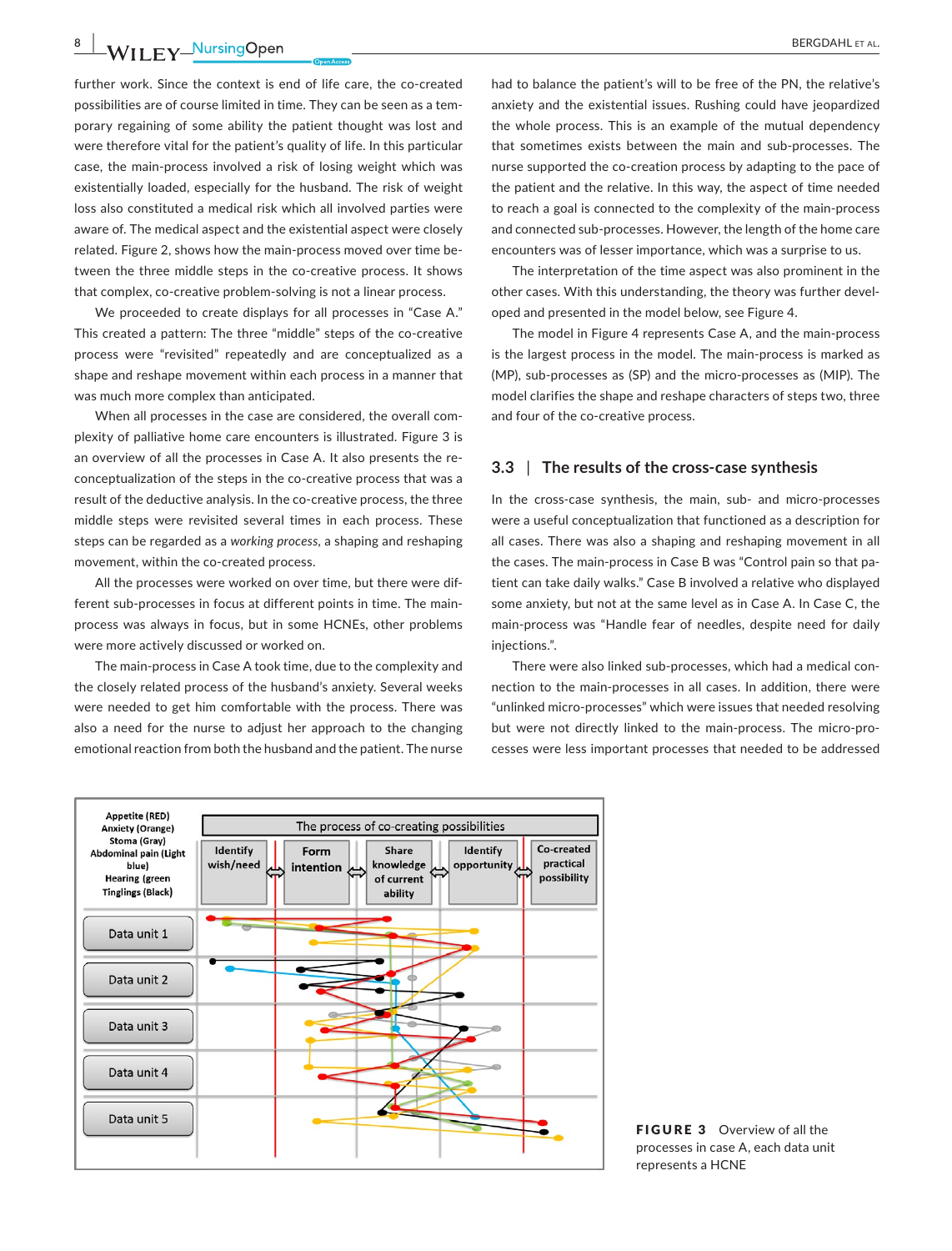



FIGURE 4 The co-creative process in case A. The main process is marked as (MP), sub-processes as (SP) and the micro-processes as (MIP)

to direct attention back towards the main‐process and the patient's vital goals.

In Case B, a sub‐process that was existentially charged was found in a "Wish for further chemotherapy." The patient viewed chemotherapy as a lifeline; if he was receiving treatment, there was hope of keeping death at bay. In a discussion about the treatment, the nurse in Case B once tried to initiate an existential conversation connected to the possibility that the chemotherapy would end. But the patient and his wife made it clear that they did not want to have this conversation and the nurse respected their wish.

The patient in Case C was living alone. The relationship between the nurse and the patient was closer and more familiar than in the other cases. The main‐process was connected to daily fragmin in‐ jections that were problematic due to the patient's fear of needles. The solution to the problem was that the patient would learn to give herself the injections, despite the fear. The main goal was to increase the independence and regain more freedom despite severe illness.

The nurse trained the patient over several HCNEs and increased her courage and knowledge, which led to a co-created possibility of a goal that also was maintained over time. Another important process concerned a weekend cruise. At first, the patient mentioned the trip to the nurse but added that it would probably not be possible due to

the injections needed. The nurse objected and said that the patient should go. At the next encounter, the nurse brought up the week‐ end cruise and said that he had spoken to the nurse on board the ship, who had agreed to administer the injections during the cruise. With this concern removed, the cruise became a practical possibility. What surprised us in this case was that the HCNEs were briefer than in the other cases and that a complex problem was resolved in just a few weeks. Our hypothesis that the amount of time spent in the HCNE would be important for the co-created process could not be supported.

In Case B, the following micro-processes became co-created possibilities: "Control pain so that patient can take daily walks," "Handle difficulty to swallow," "Wish for further chemotherapy" and "Constipation," and all of them needed to be maintained over a period of time. In Case C, all micro‐processes became co‐cre‐ ated possibilities and all but "Going on a short cruise" needed to be maintained.

It was the main‐processes that received the most attention and were most worked on in the HCNEs in all cases. Some processes were worked on over a longer time, and some were resolved in one or two en‐ counters. We did not find clear support regarding the hypothesis about the importance of time in each encounter. The length of encounters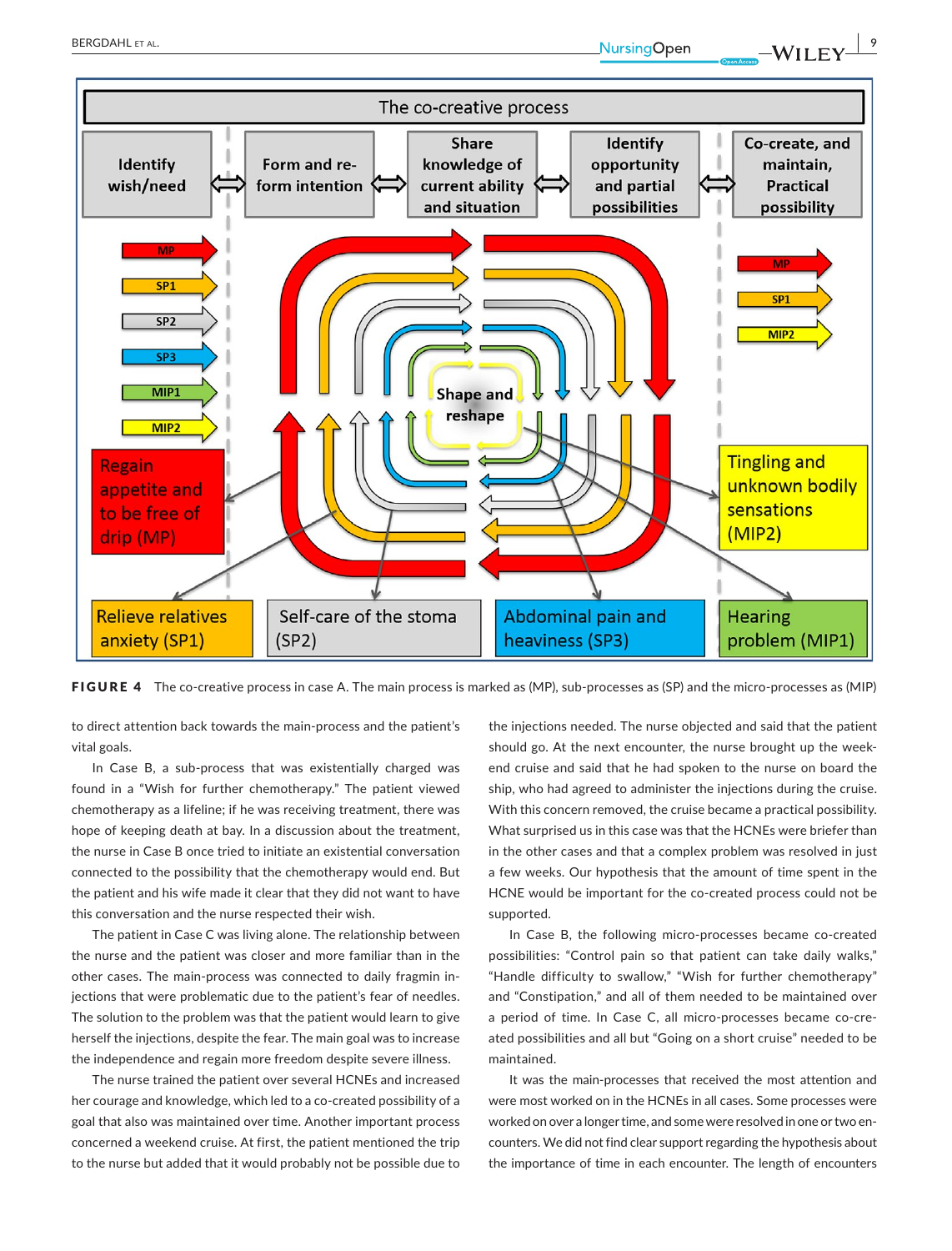#### TABLE 1 The main, sub‐ or micro‐processes for Cases A, B and C

| Case A                                                | Case B                                                            | Case C                                                                                      |
|-------------------------------------------------------|-------------------------------------------------------------------|---------------------------------------------------------------------------------------------|
| Regain appetite and be free of the PN<br>Main-process | Control pain so that patient can take daily walks<br>Main-process | Handle fear of needles, despite need for daily<br>injections<br>Closely related sub-process |
| Relieve relative's anxiety                            | Gain and keep weight                                              | Be able to take daily walks                                                                 |
| Closely related sub-process                           | Micro-process                                                     | Micro-process                                                                               |
| Self-care of the stoma                                | Handle difficulty in swallowing                                   | Go on a short cruise                                                                        |
| Related micro-process                                 | Micro-process                                                     | Main -process                                                                               |
| Abdominal pain and heaviness                          | Unknown tingling bodily sensations                                | Unknown tingling bodily sensations                                                          |
| Related micro-process                                 | Micro-process                                                     | Micro-process                                                                               |
| Hearing problem                                       | Support the relative                                              | Regain appetite                                                                             |
| Micro-process                                         | Closely related sub-process                                       | Micro-process                                                                               |
| Unknown tingling bodily sensations<br>Micro-process   | Wish for further chemotherapy<br>Closely related sub-process      | Be prepared for and able to handle, abdominal<br>pains<br>Closely related sub-process       |
|                                                       | Constipation<br>Micro-process                                     |                                                                                             |

does not seem to have a clear importance; instead, we found that the number of encounters over time was important. The pace of the pro‐ cess was set in a co‐creative manner where the nurses presented or confirmed that there were possibilities to reach vital goals, and then the nurses let the idea of a possibility mature in the patients' and rel‐ atives' minds. This waiting is part of the "forming intention" process step; knowledge sharing over time led to a co-identified opportunity. The shape and reshape movement between the three middle steps of the process set the pace. Forming intention is supported by sharing knowledge, and opportunities are re‐identified until a practical possi‐ bility is co-created. The hypothesis regarding the steps of the process was expanded and altered due to the findings. Practical possibilities were co-created that enabled the patients and relatives to reach vital goals. These possibilities were created over time, over several HCNEs, in a complex process involving several sub-processes. Table 1 presents the main, sub‐ or micro‐processes for Cases A, B and C.

In the interviews, all nurses stated that there was sometimes a high workload and they tried to work in such a manner that patients would not notice the stress. One nurse discussed how she handled the workload:

> We have a heavy workload now but the patient should not suffer because of that. I work late on the adminis‐ tration and such. I don't want to rush and make things worse for the patients, I'm there for them. It's very important not to rush things.

However, in some encounters, the nurse clearly stated that there had been a stressful day and a lack of time and the HCNE was kept short. When the nurse was open with regard to the workload, some complex problems were solved efficiently and with cooperation from patient and relatives and there were no negative reactions. This is an interesting aspect of co-creation; patients and relatives in many ways want to help the nurse.

All patients said that they trusted the nurse and felt free to bring up any topic, even existential issues, such as death and dying. However, they all added that they had not yet felt a need for such a discussion at this stage. One patient put it like this:

> I feel safe with the nurse, we can talk about anything and it feels good. Even existential things – but I have not felt that I wanted such a discussion yet.

The nurses said that these patients did not need to talk about death and dying at that moment, and if they brought up the topic, it could harm the relationship. As one nurse put it:

> Hope is important for them in this situation. I can't go in and encourage the couple to prepare for the pa‐ tient's death. It would destroy our relationship. They have a right to live for the day and we make the best of the situation. I try to follow them and handle the symptoms, problems and issues they have at that time.

The patients reported that they felt a trust that would make it possible to have an existential conversation but that they had not yet felt the need to. The nurses all stated that they would not initiate such a discussion unless they felt that the patients had a need for it. We also found that the processes often had existential implications and that ex‐ istential anxiety was important for the pace of the co-creative process.

### **3.4** | **Concluding remarks on the findings**

The co-creative process in HCNEs is far more complex and complicated than previously research has shown (Bergdahl, et al., 2013). The analysis led to a new understanding of how the nurse, patient and relative acted and talked to create possibilities. There were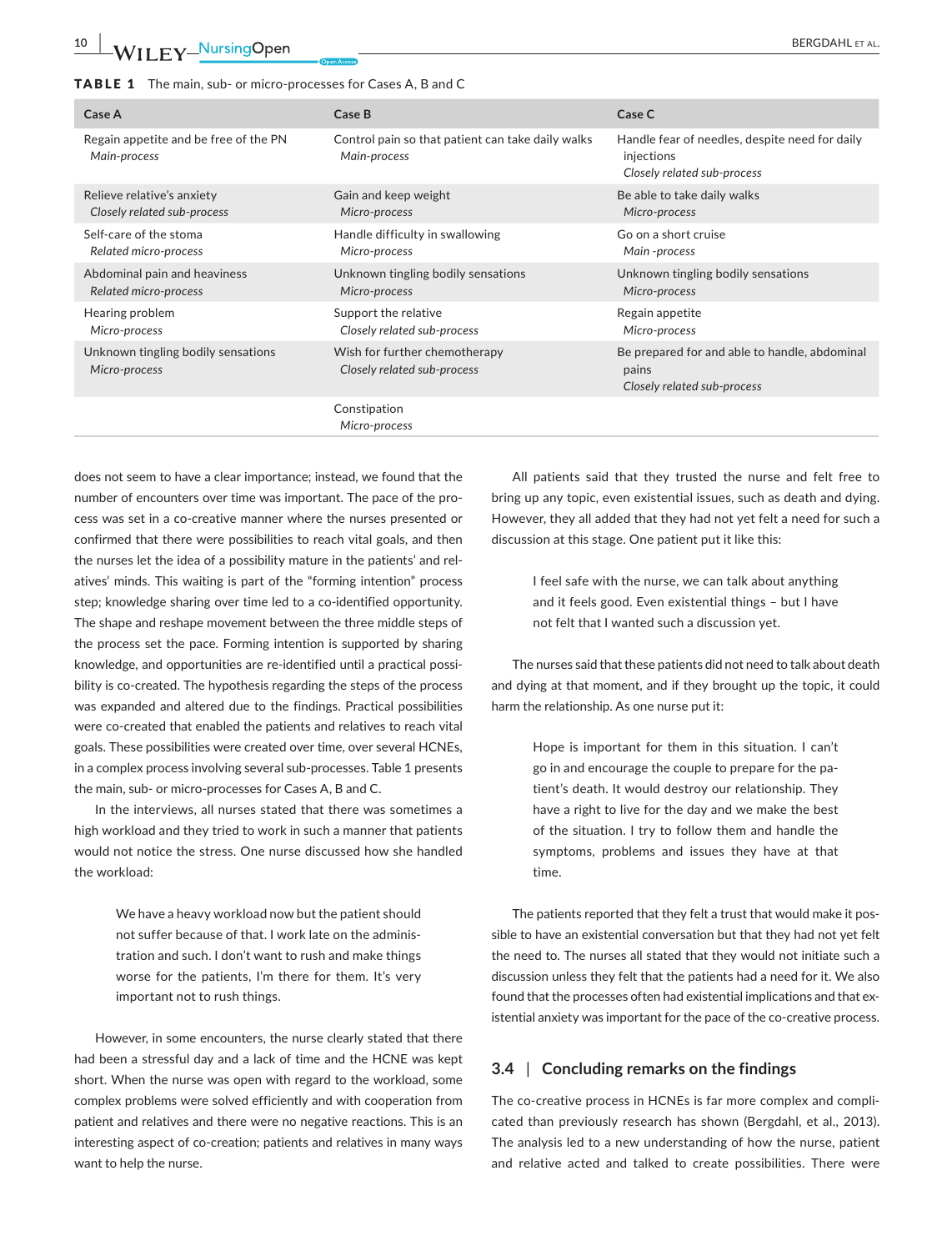



several parallel processes, several symptoms, wishes, problems and needs that were worked on in each encounter. Most were connected to specific vital goals that the patient and the relatives wanted to achieve over time. In all the cases, there were *main‐processes*, *sub‐ processes* and *micro‐processes*. The *main‐processes* all concerned needs and wishes of the highest priority for the patient, the vital goals. *Sub‐processes* were linked to the main‐processes, both in a medical and in an existential way. Micro‐processes were symptoms that popped up and could be treated or handled in a few encounters.

In the cases we followed, pain management was a means to an end, not an end in itself. The main‐processes comprised the things the patient was able to do when pain was under control. There were several occasions where the patients accepted some pain and dis‐ comfort to be able to reach vital goals. There are examples in all cases. In Case A, the patient risked discomfort to regain appetite; in Case B, the patient risked acute pain when going on short walks; and in Case C, the patient risked inconvenience and faced her fear of needles to go on a cruise. The five stages of the co‐created process are all found in the main, sub‐ and micro‐processes. However, the three process steps in the middle were more clearly understood and seen as a shape and reshape working phase in the overall process. Thus, the co-creating process can be said to have three phases: an identification phase, a working phase and a phase where a co-created possibility was reached. Our understanding on a co-created possibility was also deepened. It was clear that the ability that constituted the co-created possibility needed to be maintained for the most part. The deepened understanding of the co-created process is presented in Figure 5.

The model and conceptualization of main, sub‐ and micro‐pro‐ cesses in the co-creative process and the importance of time constitute the further developed theory and main result of this paper. In each of the three cases, six to seven processes were found. The main, sub- or micro-processes are defined as parts of a caring process aimed at reaching a goal related to the patient's well‐being. In each HCNE, several processes were worked on and discussed at the same time. Many of the processes were complex and included

different treatments tailored for the patient in a caring manner. The processes were dynamic, interrelated and unique for each patient.

Regarding the two hypotheses that formed the framework for this study, the first hypothesis was as follows:

• All five steps in the "co-creative process" are worked on in the process, and one can go backward and forward between adjacent steps.

This hypothesis was refined since the back and forth movements are mainly among the three middle steps,.

The second hypothesis was as follows:

• The amount of time spent in each HCNE is important for the co‐ created process

We found no clear support for this hypothesis. However, time was important but in another way. Some processes needed to be worked on in several encounters over several weeks. These were complex pro‐ cesses often involving an existential dimension, as described above.

### **4** | **DISCUSSION**

The conceptualization of the complex main, sub- and micro-processes in the co-creative process and the importance of time constitute the further developed theory and main result in this paper. These complex parallel processes were unexpected. This study shows that reaching vital goals involves a complex process over a period of time. In the co-creative process, the nurses handled the "shape and reshape" movement in the HCNE using a professional perceptive and person‐centred approach to palliative care focusing on the best possible way to reach the goals vital for the well‐being of the patient and relatives.

Seeing co-creation as a complex but understandable process is a way to conceptualize how "Home care is jointly shaped by health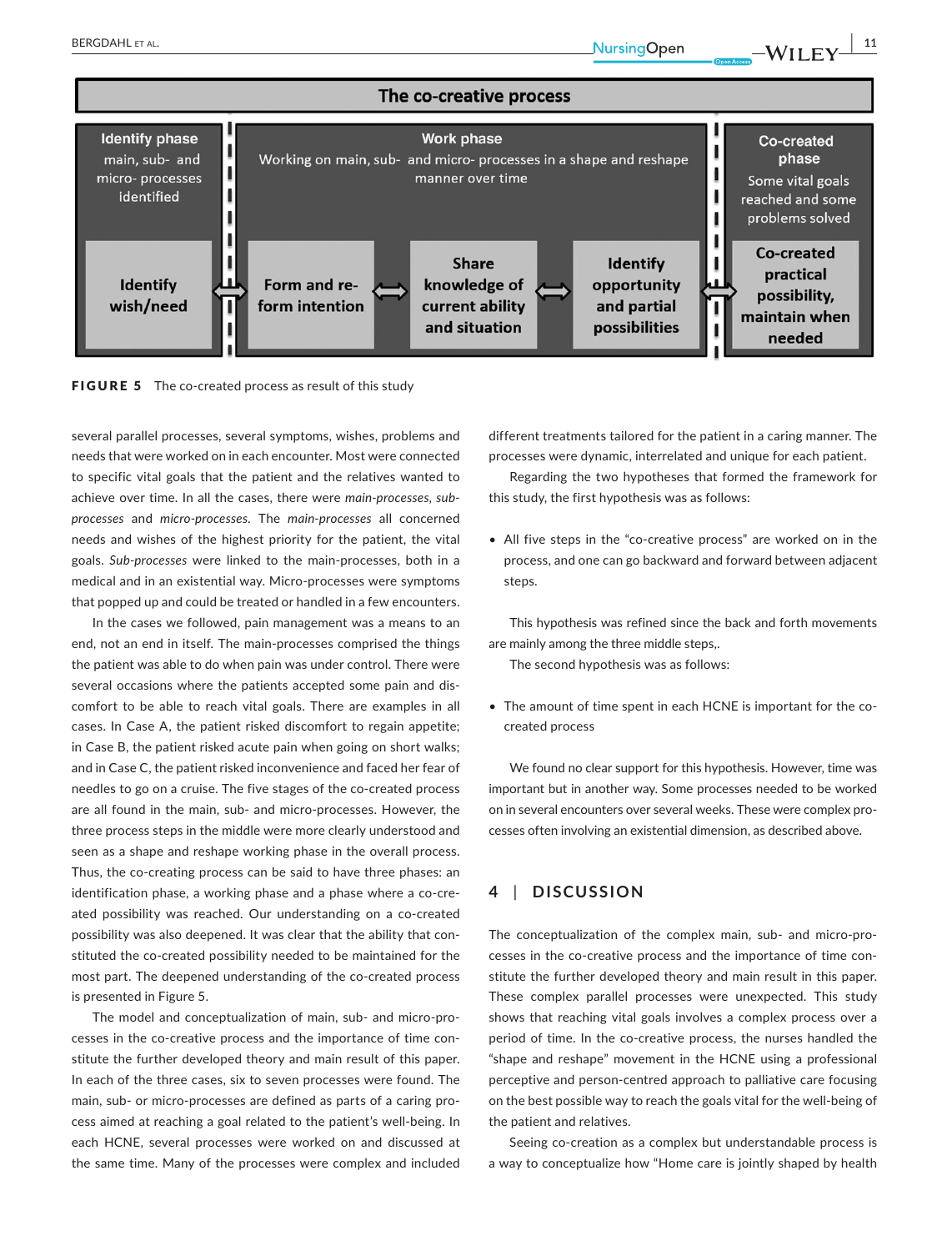**12** WII FY NursingOpen **CONSERVISION** BERGDAHL ET AL.

professionals, patients and family members …" (Lindahl et al., 2011, p. 461). Lindahl and co-authors found that co-created home care is based on what they describe as "professional friendship." That type of deep personal relationship can be developed through sharing information (c.f. Barnard et al., 2006). The continuous sharing of knowledge in the home care encounters is a tool that was used to shape care to support the patients' well-being or "total good" (c.f. Randall & Downie, 1996). The total good is also close to the notion of vital goals. However, vital goals are more concrete, and an advan‐ tage with the model used is that it clarifies how to work towards the ideals of palliative care in manageable processes where each sub‐ process has a goal related to the patient's happiness and well‐being.

Gaydos (2005) see the co‐creation as a creative, spontaneous and unpredictable process which touches on the notion of nursing as an aesthetic practice. The shaping and reshaping movement could represent a unique aesthetic pattern of a good caring relationship and how the participants in the HCNE work together towards goals for the patients and relatives' well‐being. Being concerned for the patient's well-being is essential for nurses in palliative care according to Randall and Downie (1996). The new understanding of the co-creative process can be a way to illustrate and explain how "informed caring for the well-being of others" (c.f. Swanson, 1993, p. 357) can be performed in advanced palliative home care. This novel way of conceptualizing the theory of the co-creative process over time could be a way to develop the curriculum and to educate nurses on how to reach the goals of palliative care for their patients and families. The model can also be used as a tool in supervision for nurses in clinical practice (c.f.Bergdahl, Benzein, Ternestedt & Andershed, 2011).

In this study, we found that the nurses made sure they adjusted the pace of the process to the needs of the patients and relatives, and one could say that they were perceptive to the patients and relative's needs. Perceptiveness has been conceptualized as an important ability for expert nurses to create good caring relation‐ ships (Bergdahl, Wikström & Andershed, 2007) and as a core ap‐ proach in dignity‐conserving care action in palliative care (Harstäde, Blomberg, Benzein, & Östlund, 2017). Perceptiveness was also evident in the way the nurses handled time, making sure that the patients and relatives are involved and thereby avoiding doing or saying things they are not prepared to handle. In this way, time also had an existential dimension. Giving patients and relatives time is about respect and adjusting to the patients' needs and preparedness for giving information and having existential conversations. Several authors argue that, if existential conversations are offered, it needs to be done in a cautious and respectful manner; however, there is a fine balance between being too careful and unconsciously avoiding sensitive subjects (Milberg & Strang, 2011; Randall & Downie, 1996; Sand, Olsson, & Strang, 2009). The importance of existential issues was also connected to how much time that was needed to reach a vital goal. Complex processes, with existential implications that had an impact on the relatives, are the ones that needed most time in this study. An important aspect was also that the nurses did not rush things, for example, in Case A, regaining appetite and being free of PN took five weeks. Five weeks might seem a long time in palliative

home care, but since the process was co-created, the HCNEs were planned with the patient and relatives and there was also a continu‐ ous advancement of the patient's well‐being over time. Since these main, sub- and microprocesses were worked on over time in the cocreated process, it is also reasonable to assume that continuity is important for the advancement of the processes and for the caring relationship to develop, this is an issue that should be taken into con‐ sideration when planning the organization of palliative home care.

Swanson found that the nurse "… modulates care between what she or he needs to do to assure safety and what the client must do to learn self-care" (Swanson, 1993, p. 353). An example of such modulation is the main‐process in Case A, "Regain appetite and be free of the PN," the nurse acted as an expert and balanced the medi‐ cal responsibility in the situation with the patient's wish and ability to manage her own nutrition to reach the goal in a caring manner. Devik, Hellzen, and Enmarker (2016) point out that nursing and pal‐ liative care often are disease‐ and symptom‐focused and therefore might miss other factors that are important to support well‐being. The nurses in our study seem to regard symptom and pain manage‐ ment as a means to an end, or a tool to reach vital goals for the patients, relatives and the goal of palliative care, quality of life. The nurse–patient–relative/family relationship, especially in palliative care, involves periods of interpersonal engagement and a greater focus on trust and closeness, compared with the traditional medical encounter. Alleviating severe symptoms for the patient can be seen as a way to establish trust and shift focus to create possibilities for the patient to reach, vital goals and thereby experience happiness, an important aspect of health according to Nordenfelt (1995).

The main, sub‐ and micro‐processes, as part of the developed theory co‐creative process, can be understood as a concretization of how nursing can be performed within the context of palliative home care. They show how nurses need to synthesize knowledge from dif‐ ferent areas to assist patients and relatives in reaching vital goals (c.f. James, Andershed, Gustavsson, & Ternestedt, 2010).

This theoretical model can help nurses to analyse complex care processes and could also serve as a reflective tool for explanations of how nurses can co‐create possibilities for patients to reach vital goals in end of life care.

### **4.1** | **Limitations, method discussion and suggestions for further inquiry**

By using a hypothetical-deductive approach in testing the conceptualization of the co-created process, we are aiming to avoid the limitations of inductive qualitative methods. Inductive methods often settle for descriptions of phenomena and thereby lacks in ability to present explanation in the form of scientific theory. With a de‐ ductive method, some theoretical assumptions can be falsified and other assumptions are corroborated. The creation of a theory also creates possibilities for revaluation of experiences and the invention of new experiences (c.f. Feyerabend, 2010). By looking at the data with a theoretical lens, we are both testing the theoretical concep‐ tualization and discovering new aspects of the data.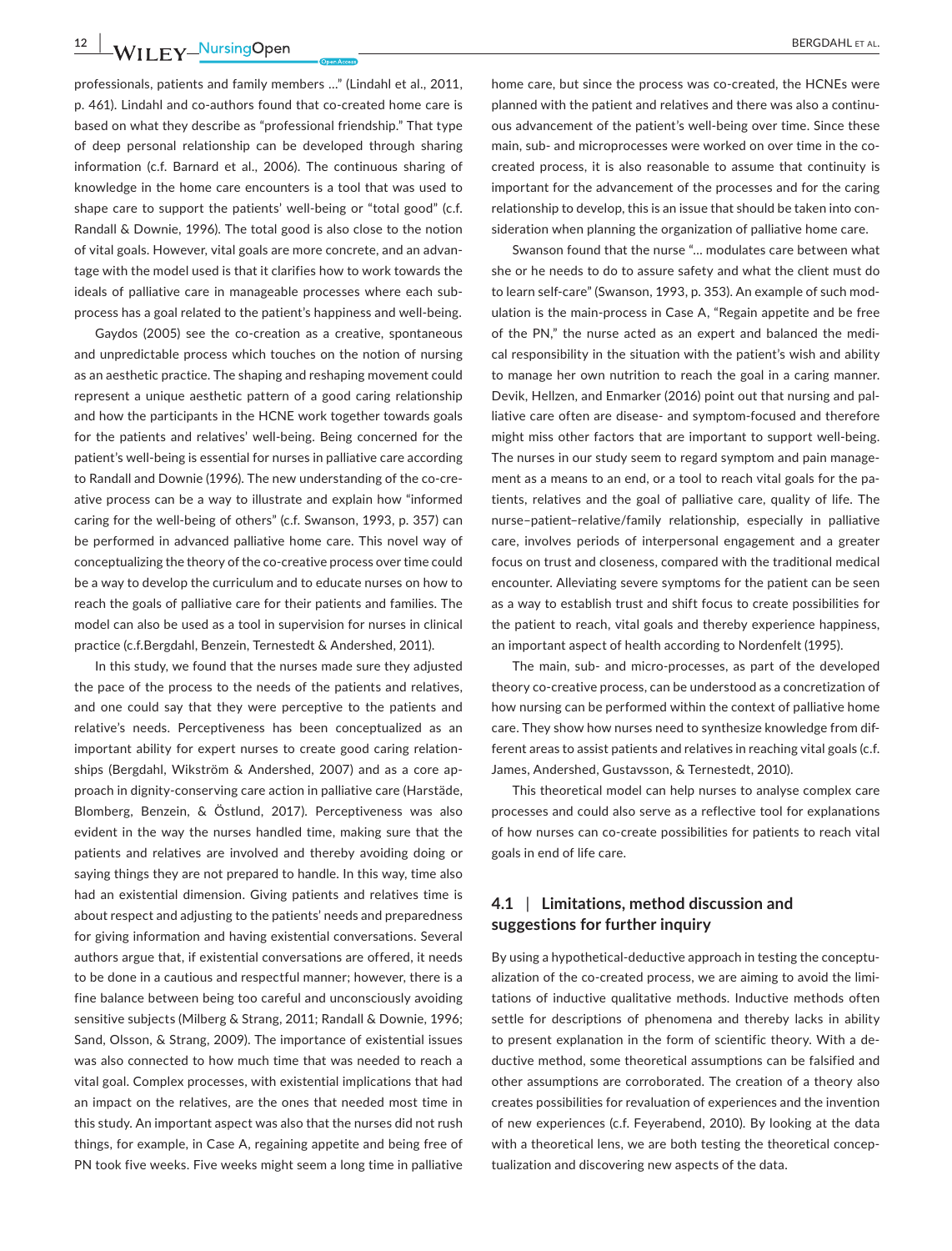Combining observations and interviews gave us the opportunity to obtain diverse views of the phenomena studied. By using these two data collection methods, we gained increased construct validity in the study (c.f. Yin2009). This type of multiple data collection and analysis is common in grounded theory studies and ethnographic studies. We found one study with a very similar data collection method, by McKenzie et al. (2007). They collected data before and after an encounter. They did not, however, collect data over time. We believe that, if a care process is to be studied, the data collection should be performed over time. We used deductive analysis and this approach is not frequently used in qualitative research, but it is a method that is recommended for use in case studies (Flyvbjerg, 2001; Yin2009). Some of the data in this study have been analysed and published in a previous study that focused on each encounter. That study formulated the hypothesis, the co-creative process, which was tested in this study. In one sense, we performed a secondary analysis; however, the critical deductive approach avoided bias by critically testing the previous conceptualizations. It also needs to be pointed out that all data were collected by the same researchers that conducted this analysis and contributed to this paper. In that way, most of the limitations associated with a secondary study, such as that the data were collected by other researchers and with a dif‐ ferent aim, are not applicable to this study. In this study, we explicitly avoided verification of previous results; instead, the whole process used in writing this paper and in the secondary analysis was a way to critically test and maybe enhance previous conceptualizations and results.

Three cases were included in this study, which can be re‐ garded as a weakness if one is influenced by quantitative induc‐ tive methods. Since this is a qualitative case study and we used both pattern matching and cross-case analysis, we believe that the findings are a good foundation for our theoretical conclusion. We sought to describe good examples of palliative home care encounters to form a theory about how to deliver good palliative home care. In that way, the sampling of cases was in line with the aim of this study.

One weakness of the study may be that we asked the nurses to recruit the participating patients and relatives. It is reasonable to assume that they recruited patients they felt comfortable with or had a good and caring relationship with. On the other hand, it is not necessarily a disadvantage that we choose to observe caring relationships that could be said to be good since it is important to spread knowledge about practice that enhances the patient's well-being. Benner and Gordon (1996), among others, argue that we need a better understanding of skills that are needed to reach good care to support practice. Since our approach was to deduc‐ tively test a general conceptualization, not to inductively verify results or to generalize to a population, bias in the traditional, in‐ ductive sense was not considered to be a problem (c.f. Yin2009). The cases we examined were of the "most likely" type, which are especially well suited for falsification of a hypothesis. If the hy‐ pothesis is falsified in a most likely case, it means that the hypoth‐ esis will probably not fit any real case (c.f. Flyvbjerg, 2001). Each

reader will need to use their own judgement to assess the arguments given in this paper and to determine how best to apply the results in their practice. In this, we see ourselves as connected to the pragmatic tradition in evaluating a theory based on its usabil‐ ity in practice as well as in further research.

The data analysed were from planned HCNEs. In future studies, we should include acute HCNEs to obtain a more comprehensive picture of advanced palliative home care. Further studies are needed which should include critical tests of the theory, again in palliative care but also in other contexts of advanced care. We believe that this theory could be used in palliative care nursing research and fur‐ ther research is needed to find conditions and contexts that prevent nurses and patients to reach vital goals.

### **5** | **CONCLUSION**

The further developed theory of the co-creative process and its main, sub- and micro-processes can be understood as a concretization of how good nursing care can be performed in the con‐ text of advanced palliative home care. The different processes in all cases were aimed at the patients' well‐being and at supporting them in reaching their goal at the end of life. Our conclusion is that the co-creation of possibilities for patients and relatives is complex and that several problems needed to be worked on to reach vital goals. It can also be concluded that such a possibility‐ and goal-driven approach might lead to better outcomes for palliative home care and may improve the quality of life of patients and their families facing problems associated with life‐threatening illness. The purpose of this care was to use the "tools" available to achieve the possibility for the patient and relatives to reach their goal at the end of life and thereby enhance their quality of life and well‐being.

### **6** | **RELEVANCE TO CLINICAL PRACTICE**

This study indicates that nurses should co-create possibilities for patients and their relatives to reach vital goals, and this means that nurses in practice should attempt to have dialogues with the patient and relatives, to identify which achievable vital goals they have and then co-create possibilities. In this way, the medical aspects of the care are seen as means that can be used to reach vital goals and thereby achieving person‐centred care.

The model can be used in clinical practice as a reflective tool. The theory with its different steps can help nurses to handle the complex reality of palliative home care encounters and co-create possibilities for patients to reach vital goals in end of life care.

#### **ORCID**

*Elisabeth Bergdahl* <http://orcid.org/0000-0003-4917-7766> *Carina Berterö* <http://orcid.org/0000-0003-1588-135X>